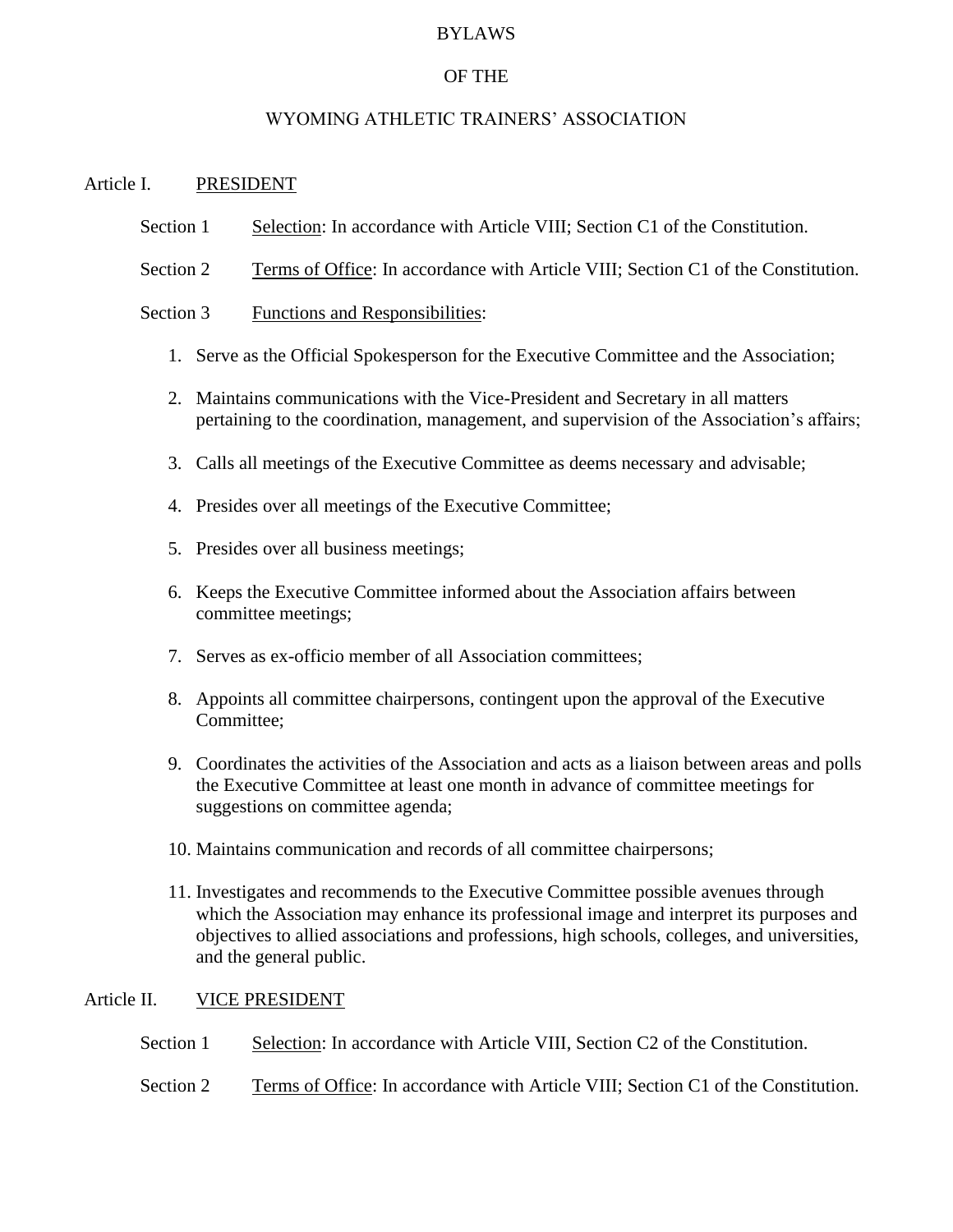#### Section 3 Functions and Responsibilities:

- 1. Answers correspondence, inquiries, and requests for guidance and counseling concerning professional preparation of Athletic Trainers. Coordinates the efforts to enhance the success of the Annual Meeting and Clinical Symposium;
- 2. Selects sites and hotels for the Annual Meeting and Clinical Symposium according to the guidelines set by the Executive Committee;
- 3. Forms any additional sub-committee as deemed necessary for the success of the Annual Meeting and Clinical Symposium;
- 4. Keeps the President informed on all Annual Meetings and Clinical Symposium plans and reports to the Executive Committee at each scheduled meeting.

### Article III. SECRETARY

- Section 1 Selection: In accordance with Article VIII, Section C2 of the Constitution.
- Section 2 Terms of Office: In accordance with Article VIII, Section C1 of the Constitution.
- Section 3 Functions and Responsibilities:
	- 1. Serves as the custodian of all records, books and papers belonging to the Association;
	- 2. Arranges for the recording of minutes of all Executive Committee meetings and business meetings and distributes the minutes within a reasonable time subsequent to such meetings;
	- 3. Conducts the official correspondence of the Association including such matters as notifying members of meetings, officers of the their election, committee members of their appointments, and all notices as required by the Bylaws or as requested by the Executive Committee;
	- 4. Maintains a current and accurate mailing list and an official record of the Association Membership;
	- 5. Establishes and maintains an effective public relations program for the Association by preparing and distributing appropriate news releases, feature stories, etc. to the various news media, radio, television, and newspapers;
	- 6. Responsible for distributing newsletter to all WyoATA members on a biannual basis.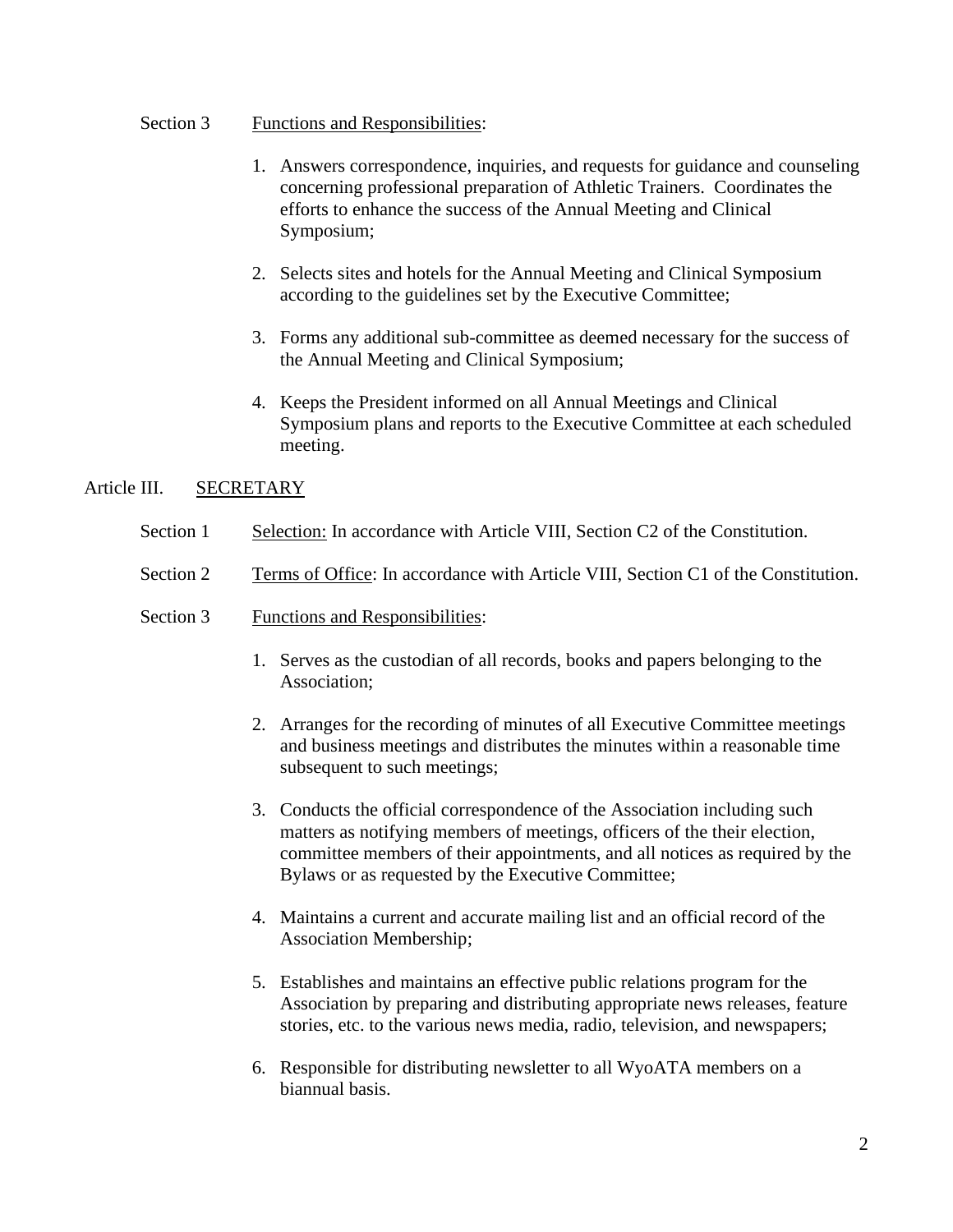- 7. Maintains and accurate and current record of newly enacted legislation and incorporates it into the Constitution and bylaws and as instructed by the Executive Committee;
- 8. Supplies the Executive Committee with an accurate record of all Constitution and Bylaws revisions, deletions, or additions at their annual meeting;
- 9. Continually reviews the Association Constitution and Bylaws in terms of newly enacted legislation and make recommendations to the Executive Committee for revision, deletions, or additions.

### Article IV. EXECUTIVE COMMITTEE

- A. The Executive Committee shall consist of the President, Vice-President, and the Secretary.
	- 1. The executive members shall be certified members of the NATA and be in good standing with the WyoATA and Wyoming State Athletic Training Licensure.
- B. Functions and Responsibilities:
	- 1. Meets twice yearly, once at the Annual Meeting and a second time to be determined by the President. They may also meet at any other time during the year that the President determines necessary;
	- 2. Serves as the official legislative body of the Association;
	- 3. Approves the appointment of all special committees deemed necessary for the conduction of special Association projects of study;
	- 4. Approves appointment of all committee Chairpersons and standing committee members;
	- 5. Continually evaluates and defines the roles and functions of Association officers, standing committees, and special committees;
	- 6. Receives recommendations, suggestions, and requests form Association members and makes recommendations to the President for their inclusion in the agenda of the Executive Committee meetings;
	- 7. Continually re-evaluates the goals and objectives of the Association and accepts primary responsibility for progress toward these goals.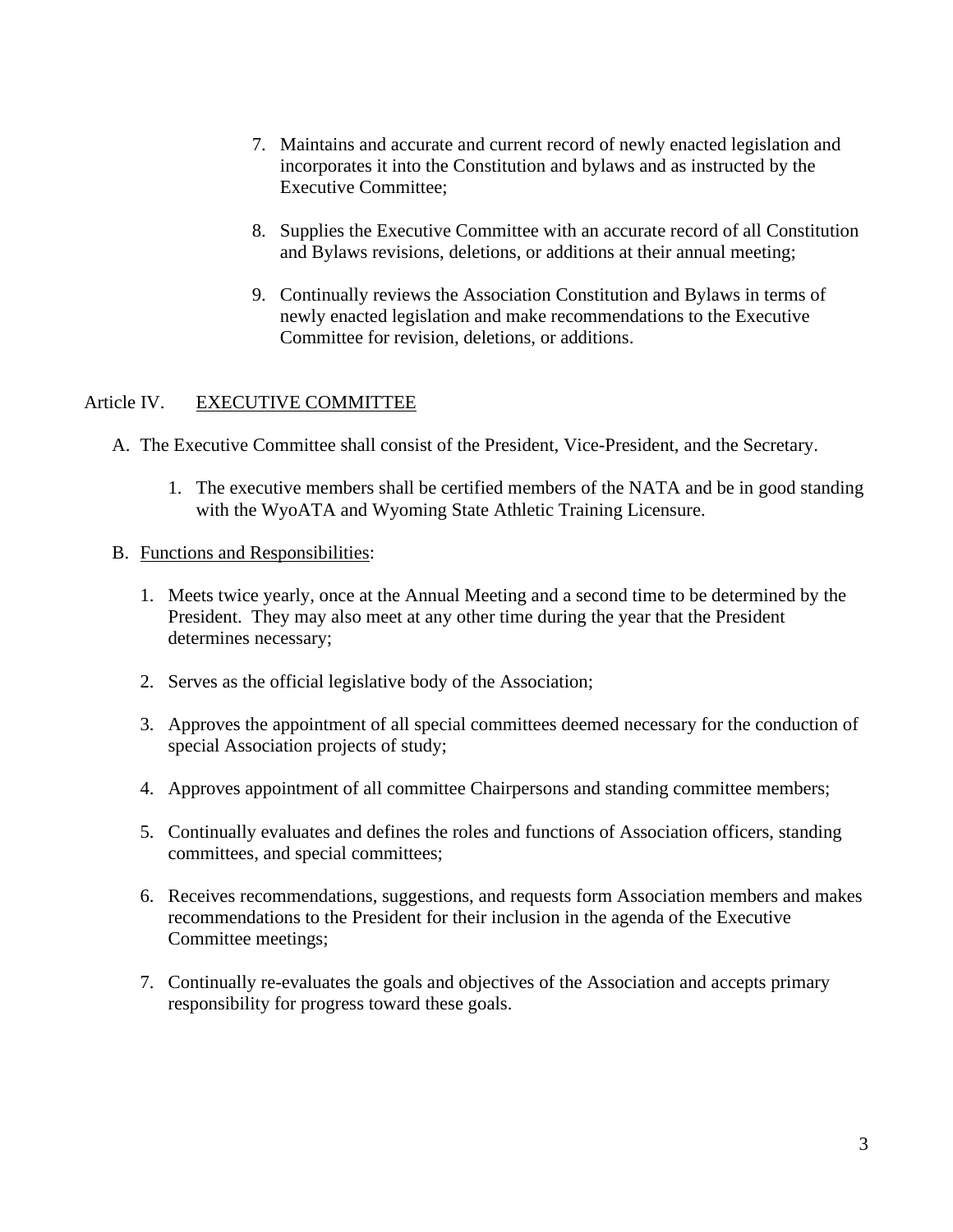#### Article V. TREASURER

- Section 1 Selection: Appointed by the President with the approval of the Executive Committee from the certified membership of the Association;
- Section 2 Terms of Office: Subject to yearly review by the Executive Committee;
- Section 3 Functions and Responsibilities:
	- 1. Possess complete responsibility to transact all business for and on behalf of the Association and to manage all property, affairs, and activities of the Association subject to the provisions of the Constitution and Bylaws and resolutions and enactments of the Executive Committee;
	- 2. To commit the Association to no financial obligation in excess of its available financial resources;
	- 3. To commit the Association to no financial obligation above \$50.00 without approval of the Executive Committee;
	- 4. Serves as the custodian of all financial records belonging to the Association;
	- 5. Handles all financial matters of the Association;
	- 6. Submits a compilation financial report to the Executive Committee prior to the State Annual Meeting, as well as, the Rocky Mountain Athletic Trainers Association (RMATA) Wyoming State Business Meeting.
	- 7. Responsible for collecting membership dues and processing the membership form and forwarding the said forms to the Secretary.

#### Article VI. PARLIAMENTARIAN

- Section 1 Selection: Appointed by the President with the approval of the Executive Committee form the certified membership of the Association.
- Section 2 Terms of Office: Subject to yearly review by the Executive Committee;
- Section 3 Functions and Responsibilities:
	- 1. Must have a thorough knowledge of parliamentary procedures;
	- 2. Shall be in attendance at all Executive Committee meetings and Annual Business Meetings;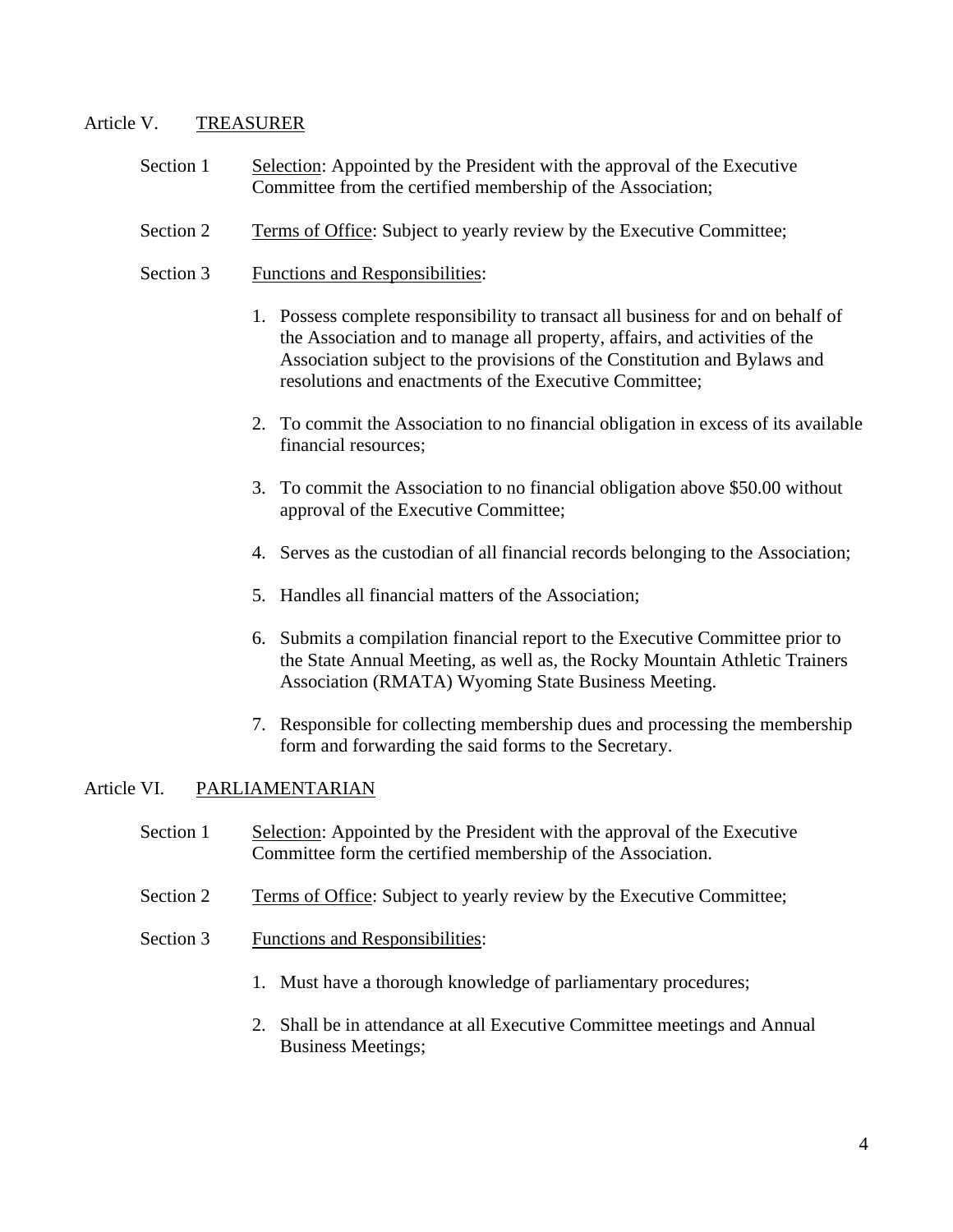3. Is in charge of keeping Executive Committee and Annual Business Meetings operating under parliamentary procedures as described in Robert's Rules of Order.

## Article VII. COMMITTEES

- 1. Honors/Awards/Scholarships
	- a. Function:
		- i. Reviews the Honors/Awards/Scholarship manual yearly and recommends any changes to the Board.
		- ii. Recommend to the Board criteria for all awards given by the Association.
		- iii. Recommend to the Board recipients of awards given by the Association.
		- iv. Procure, within Board guidelines, plaques and other awards to be given by the Association.
		- v. Ensure that all engraved or printed awards are affixed with the proper seal of the Association.
		- vi. Advise the Board on matters pertaining to awards.
		- vii. Establish nomination submission deadlines and candidate evaluation time schedules.
		- viii. Present awards to recipients at the annual meeting of the Association.
	- b. Composition:
		- i. Designated liaison from the WyoATA board: President
		- ii. One (1) representative as appointed by the board: must be a certified  $&$  voting member of WyoATA.
	- c. Honors & Awards
		- i. WyoATA Hall of Fame
			- 1. Summary:
				- a. The WyoATA Hall of Fame Award is the highest honor we bestow upon our members. It recognizes individuals that have shaped the profession through their noteworthy accomplishments & dedication to service, leadership, and professionalism. Every so often a truly gifted person comes along whom, by genius, hard work, and exceptional talent sets themselves apart and distinguishes themselves as the very best of our profession.
			- 2. Qualifications:
				- a. Candidate in good standing of the WyoATA for a minimum of 15 years.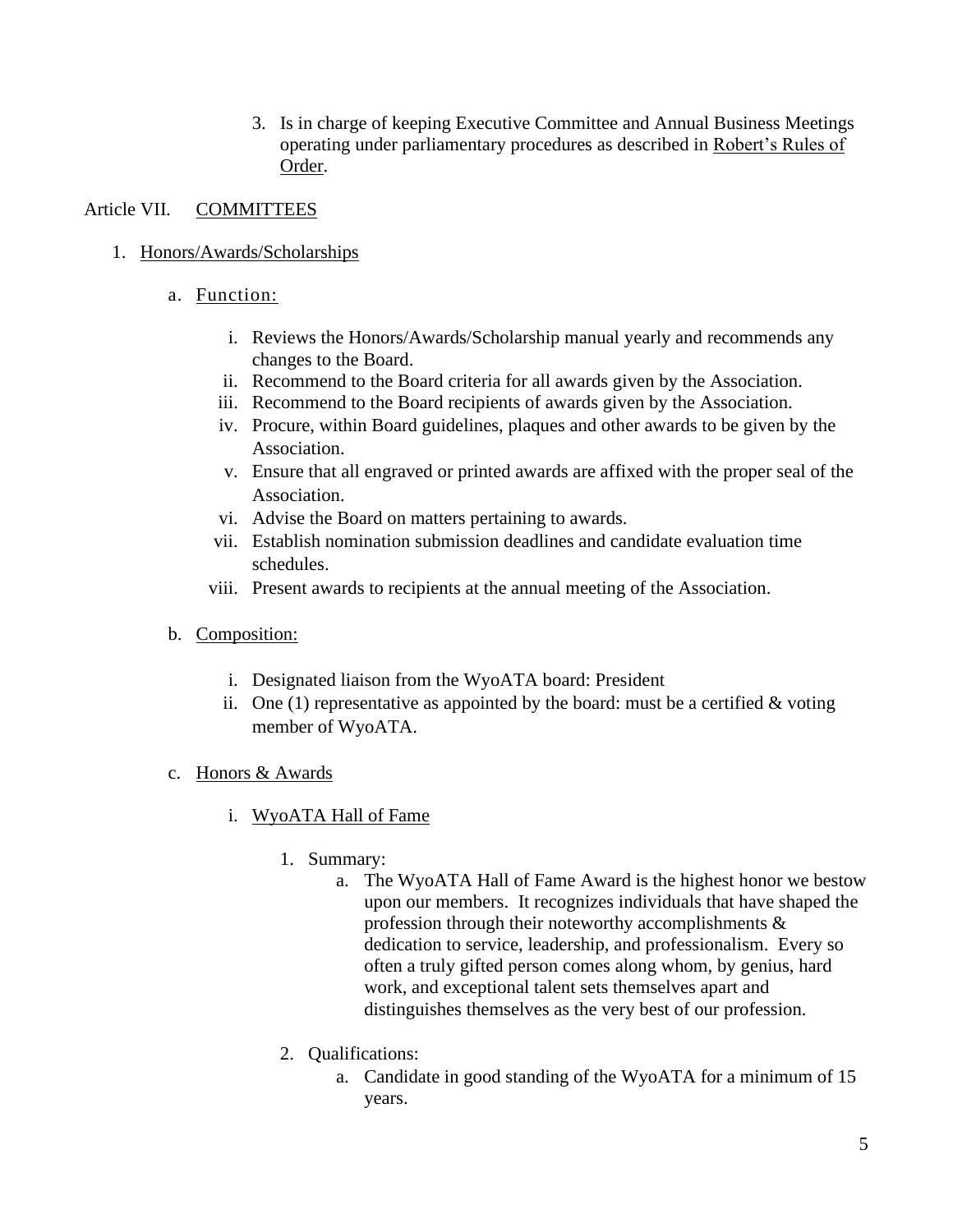- b. Candidate in good standing of the NATA for a minimum of 18 years.
- c. BOC certified athletic trainer.
- d. Candidate must have served the association as an officer or committee member.
- e. Candidate must have made contributions to the athletic training profession that have brought distinction to WyoATA or been recognized as having given significant service to the WyoATA.
- ii. Sage Award
	- 1. Summary:
		- a. Sage is a profoundly wise person that is distinguished for wisdom. The WyoATA Sage Award is given to an athletic trainer that has worked in the state of Wyoming and has brought distinction to the WyoATA. Outstanding achievements, continued efforts, time and skills as it relates to improvement of the profession of athletic training are all awarding of sage. Those efforts can include but are not limited to serving on committees, working with licensure board, serving as an officer within the WyoATA, etc.
	- 2. Qualifications:
		- a. Candidate must have worked in the state of Wyoming as an athletic trainer for a minimum of 15 years.
		- b. And/or, candidates who are native to Wyoming (by birth) who have made significate contributions to the athletic training profession and have brought distinction to the WyoATA, RMATA, or NATA may be considered. The length of service requirement (15 years) would be mandatory.
		- c. And/or, Former WyoATA members who have not met the length of service requirement, but who have given considerable service to the WyoATA.
		- d. And/or, a contributing non-member can be considered if deemed to have given lengthy outstanding service to the WyoATA. The nomination must be received with three (3) letters of recommendation from association members of the WyoATA, and the service performed must have been significant of a period of time.

### 2. Annual State Symposium Committee

- a. Function:
	- i. Reviews the Annual State Symposium manual yearly and recommends any changes to the Board.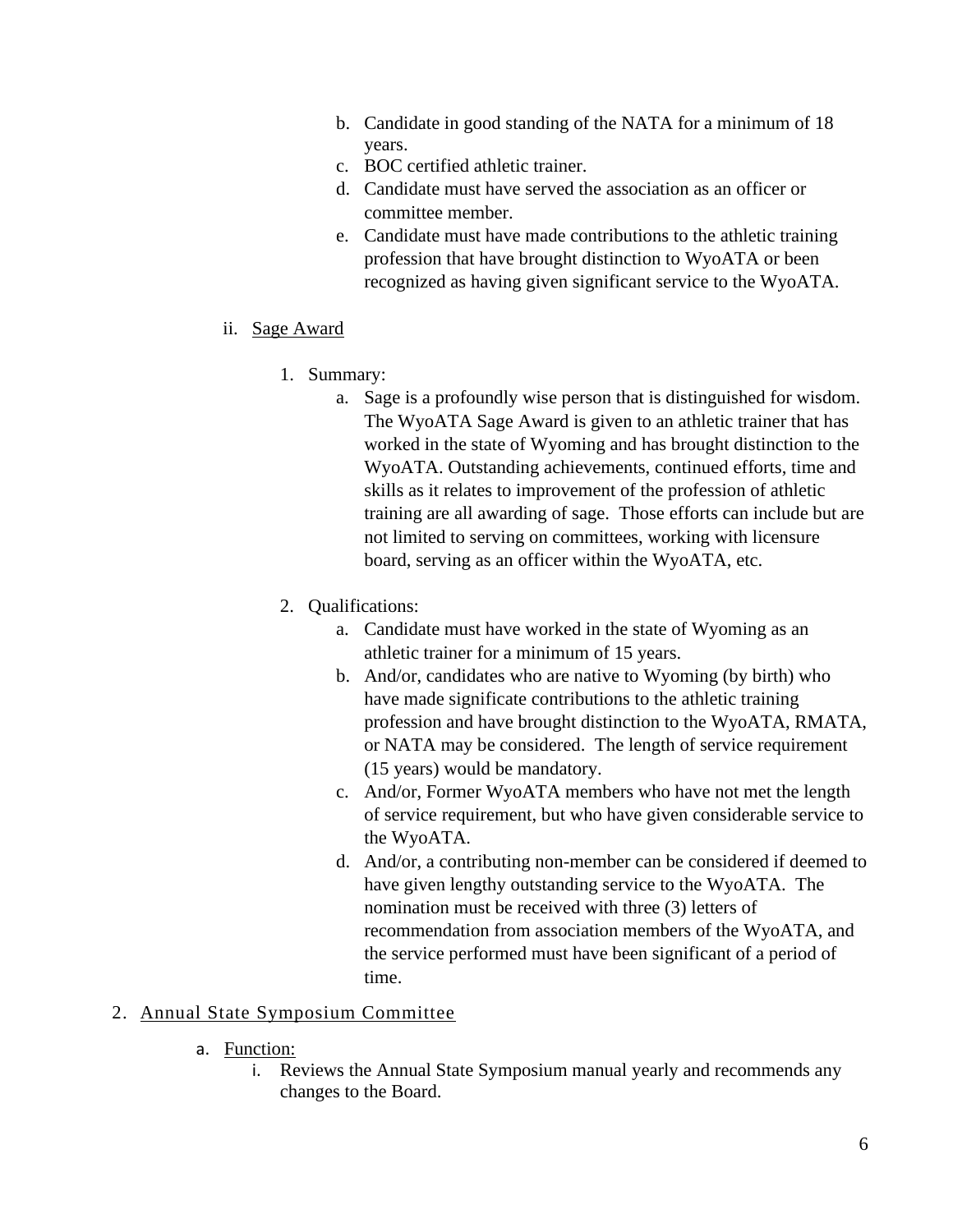- ii. Works closely with the WyoATA Vice-President in regards to the annual state meeting as well as the other sub-committee members.
- iii. Reviews previous year's assessments & evaluations and makes best educated decision on member's preference of location and date of Annual State Symposium.

### b. Composition:

- i. Designated liaison from the WyoATA board: Vice-President
- ii. Three (3) representatives as appointed by the Board: all must be a certified  $\&$ voting members the of WyoATA

### c. Sub-Committees

- i. Symposium Coordinator
	- A. Tasks:
		- 1. Present to the board any expenses.
		- 2. Works with WyoATA Vice-President in regards to hotel accommodations.
		- 3. Arranges symposium meeting room.
			- a. Works closely with Program Coordinator and hotel to determine space needs.
		- 4. Works closely with Exhibit Coordinator in regards to:
			- a. Space needed for exhibits.
			- b. Time allotted for members to visit with exhibitors.
			- c. Help out on site with exhibitor needs.
		- 5. Arranges food for events.
		- 6. Put together registration packets.
		- 7. Provide on-site registration services during the meeting.
		- 8. Works closely with hotel in regards to event orders, room setup, and hanging of WyoATA banners.
		- 9. Send thank you letter to hotel after the symposium.

### ii. Program Coordinator

### A. Tasks:

- 1. Shall comply with the requirements of the Board of Certification (BOC) in directing the educational aspects of the Association.
- 2. Present to the board any expenses.
- 3. Selection of symposium topics and speakers.
- 4. Advise and direct with the Symposium Coordinator and WyoATA Vice-President in regards to details in carrying out the symposium.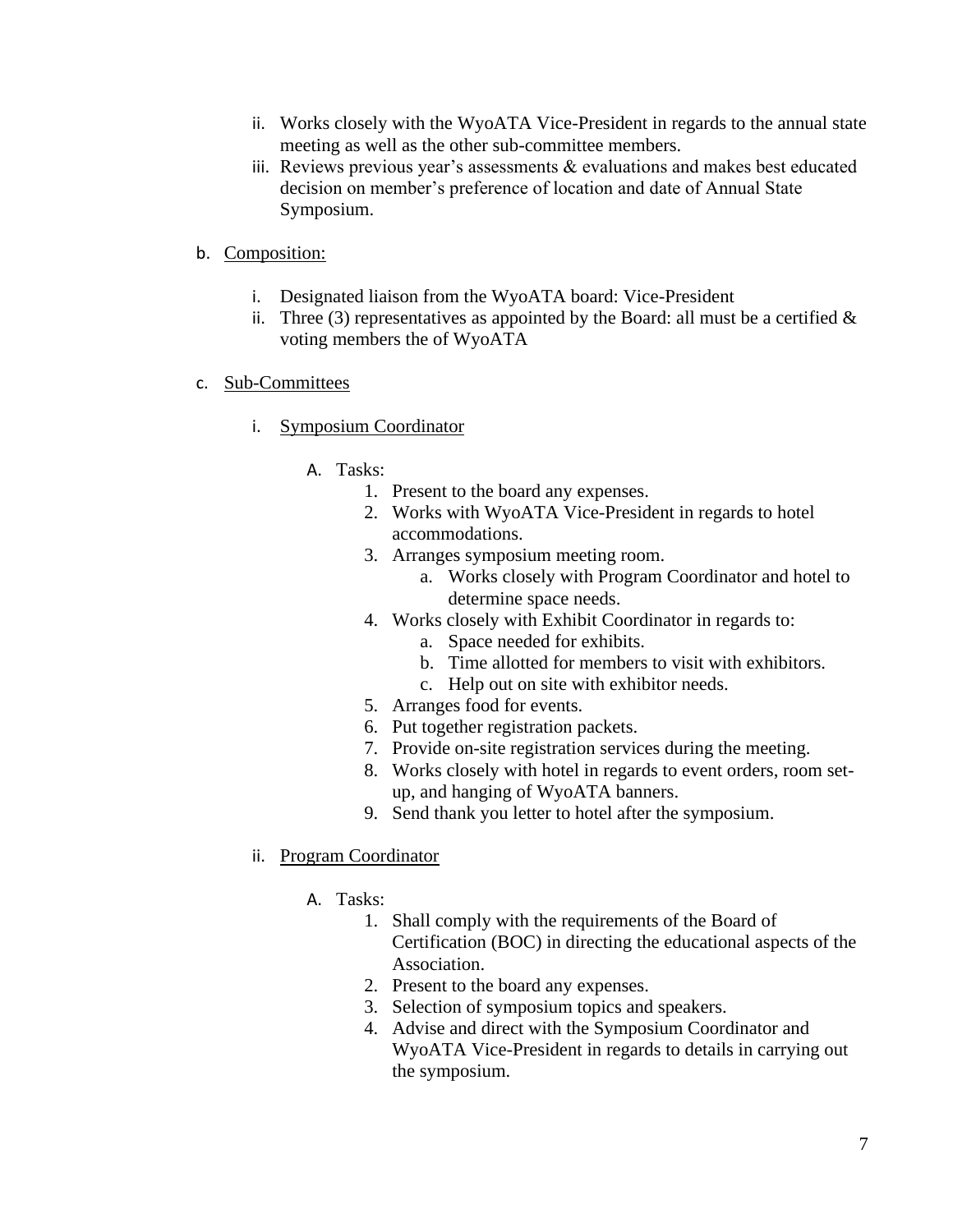- 5. Determine space needs per previous years attendance and lab space requirements.
- 6. Provide the final program information to the Board members 1 week prior to the symposium.
- 7. Get speaker information (outline, rooming needs, AV needs) 1 week prior to the symposium.
- 8. Send thank you letter to the speakers after the symposium.
- 9. Provide individuals to introduce speakers.

#### iii. Exhibit Coordinator

- A. Tasks:
	- 1. Maintain a list of potential exhibitors.
	- 2. Contacting potential exhibitors and provide them with hotel information, registration information, and any other information which is of importance to the exhibitors.
	- 3. Work with the hotel or convention center representative to organize the exhibit hall, and to assign booth space.
	- 4. Present to the board any expenses.
	- 5. Provide a list of companies exhibiting a minimum of one week prior to the symposium.
	- 6. Be available prior to, during and after the exhibitor session to provide needed services, trouble-shoot problems, or to address concerns of the exhibitors.
	- 7. Meet with each individual exhibitor as they arrive and address their individual needs and concerns.
	- 8. Collect and analyze evaluation/comment forms from the exhibitors. This information shall be forwarded to the Board.
	- 9. Submit all fees collected, invoices, and receipts to the Treasurer.
	- 10. Create exhibitor raffle cards and collect raffle items from exhibitors.
	- 11. Send thank you letter to exhibitors after the symposium.

#### 3. Historian

- a. Function
	- i. Reviews the Historian manual yearly and recommends any changes to the Board.
	- ii. Collects past history of WyoATA including but not limited to:
		- 1. Creation of WyoATA
			- a. Date
			- b. Individuals involved
			- 2. Individuals who have been on the WyoATA Board of Directors
				- a. Position held
				- b. Years of service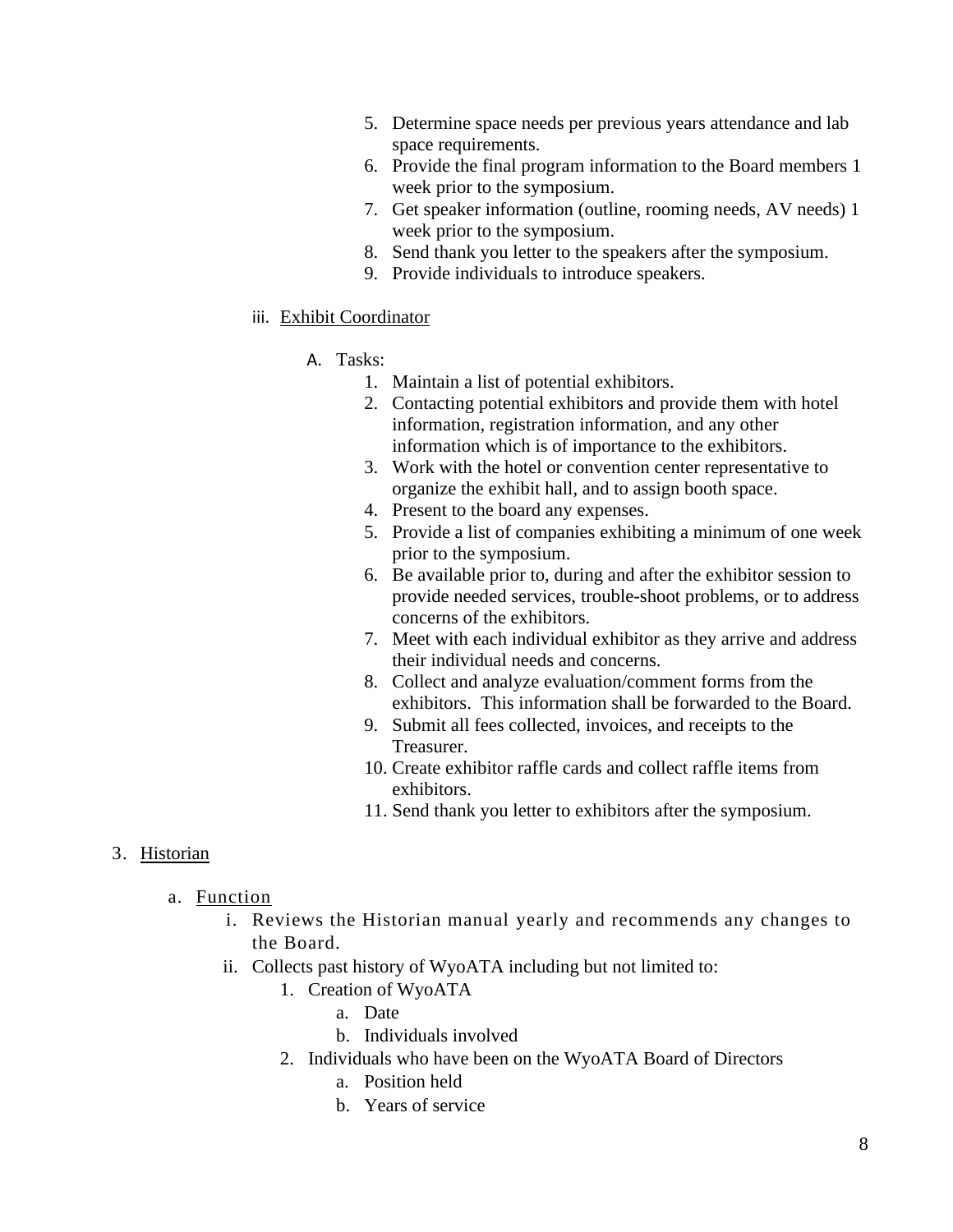- 3. Past committee(s) of WyoATA
	- a. Name & description of committee(s)
	- b. Members who chaired the committee(s)  $\&$  years of service
	- c. Members who were on the committee(s)  $\&$  years of service
- 4. Past Honors & Awards
	- a. Name and description of honors/awards presented by WyoATA
	- b. Recipients of honors  $\&$ /or awards and year given.
- 5. State Symposiums
	- a. Date of past symposium(s)
	- b. Location of past symposium(s)
	- c. Attendance number at past symposium(s)
- b. Composition
	- i. Designated liaison from the WyoATA board: Secretary
	- ii. One  $(1)$  representative as appointed by the board: must be a certified  $\&$  voting member of WyoATA.

# 4. Governmental Affairs Committee (GAC)

- a. Function
	- i. Reviews the GAC manual yearly and recommends any changes to the Board.
	- ii. Identify, develop, and implement state-based legislative strategies beneficial to the athletic training profession and its patients.
	- iii. Keep the membership informed of the Legislation issues in Wyoming.
	- iv. Keep in contact with RMATA's GAC representative and update the NATA GAC State Report when called upon to do so.
	- v. Apply for NATA and RMATA legislative grants.
- b. Composition
	- i. Designated liaison from the WyoATA board: Treasurer
		- i. One (1) representative as appointed by the board: must be a certified  $\&$ voting member of WyoATA
			- 1. Recommendation is an individual off of the Wyoming Athletic Training Licensure Board.

# 5. Public Relations

- a. Function
	- i. Reviews the PR manual yearly and recommends any changes to the Board.
	- ii. Will serve as the RMATA PR representative for WyoATA
	- iii. Ascertain available public relation resources
	- iv. Implementing meaningful, viable public relations activities within and outside of the Association.
	- v. Submitting items to national, regional, and state athletic training publications.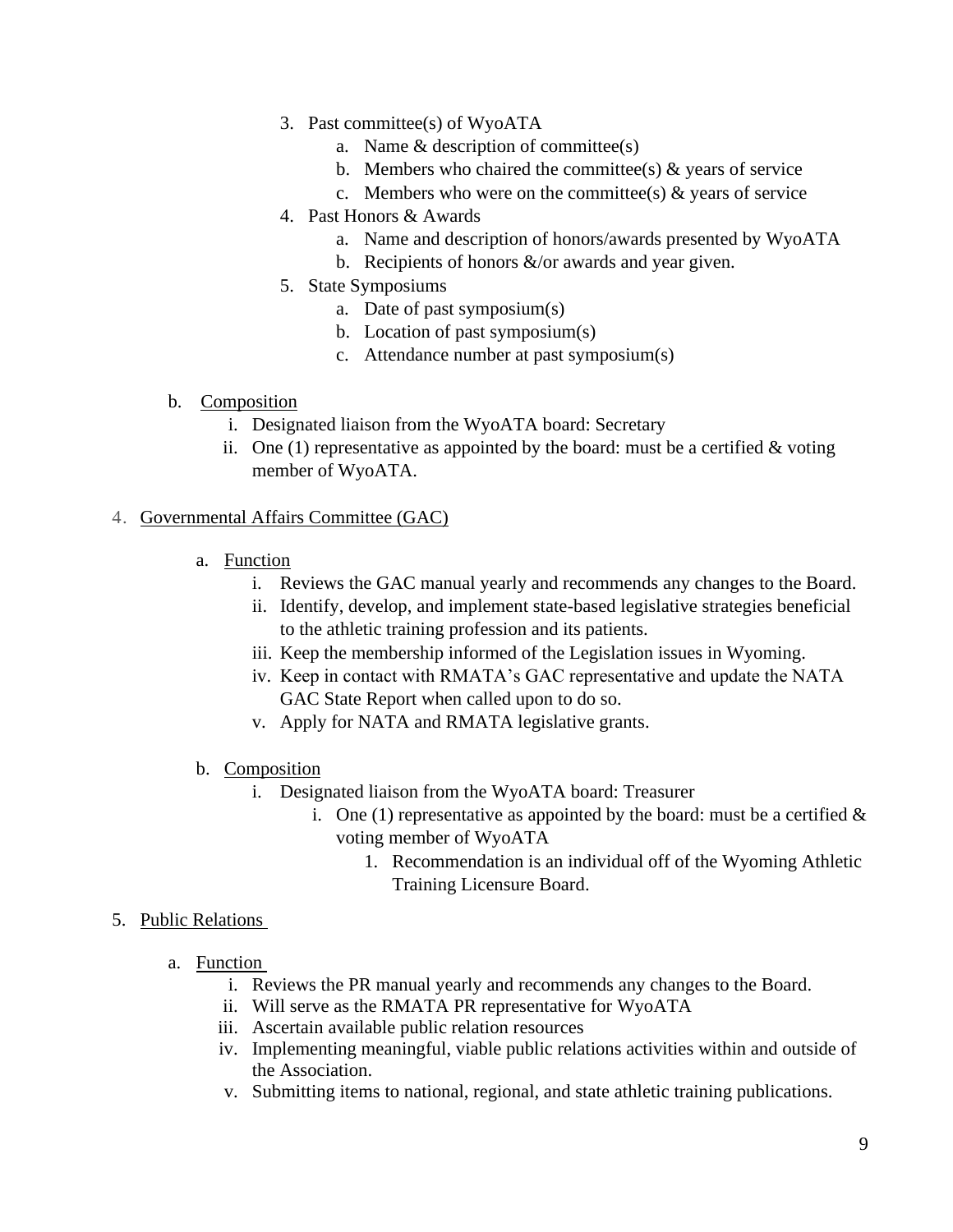- vi. Ensure positive, informed and ethical presentation relative to WyoATA
- vii. Advising the President and Board on matters pertaining to public relations.
- viii. Internet activities to include but not limited to:
	- 1. Social media maintenance and publishing news that shall include, but not be limited to, the following:
		- a. Communicating with and educating our members about athletic training issues
		- b. Encourage social and professional networking among the membership
		- c. Market WyoATA events
		- d. Serve as a call to action
		- e. Link to news articles or link them to a new WyoATA program
	- 2. Website maintenance and publishing news that shall include, but not be limited to, the following:
		- a. Contact information for Board members and committees
		- b. Import Association documents
		- c. Summaries of the proceedings of previous meetings
		- d. Notification of Board and Membership meetings
		- e. Information provided by Board members and committees
		- f. Items of interest to the members of the Association related to the profession of athletic training
		- g. Links to other relative athletic training sites and associations pending WyoATA Board approval
		- h. Keep updated web passwords in conjunction with WyoATA Secretary
- b. Composition
	- i. Designated liaison from the WyoATA board: Secretary
	- ii. One (1) representative as appointed by the board: must be a certified  $&$  voting member of WyoATA.

#### Article VIII. MEMBERSHIP PROVISIONS AND DUES

#### A. Membership Classes:

- 1. Certified
	- a. Qualifications for membership: Must be a BOC Certified Athletic Trainer (ATC);
	- b. Dues: \$30.00;
	- c. Certified Members only are entitled to vote on WyoATA affairs and to hold WyoATA office;
	- d. Provisions for maintaining Certification: as set forth by the BOC
- 2. Non-Certified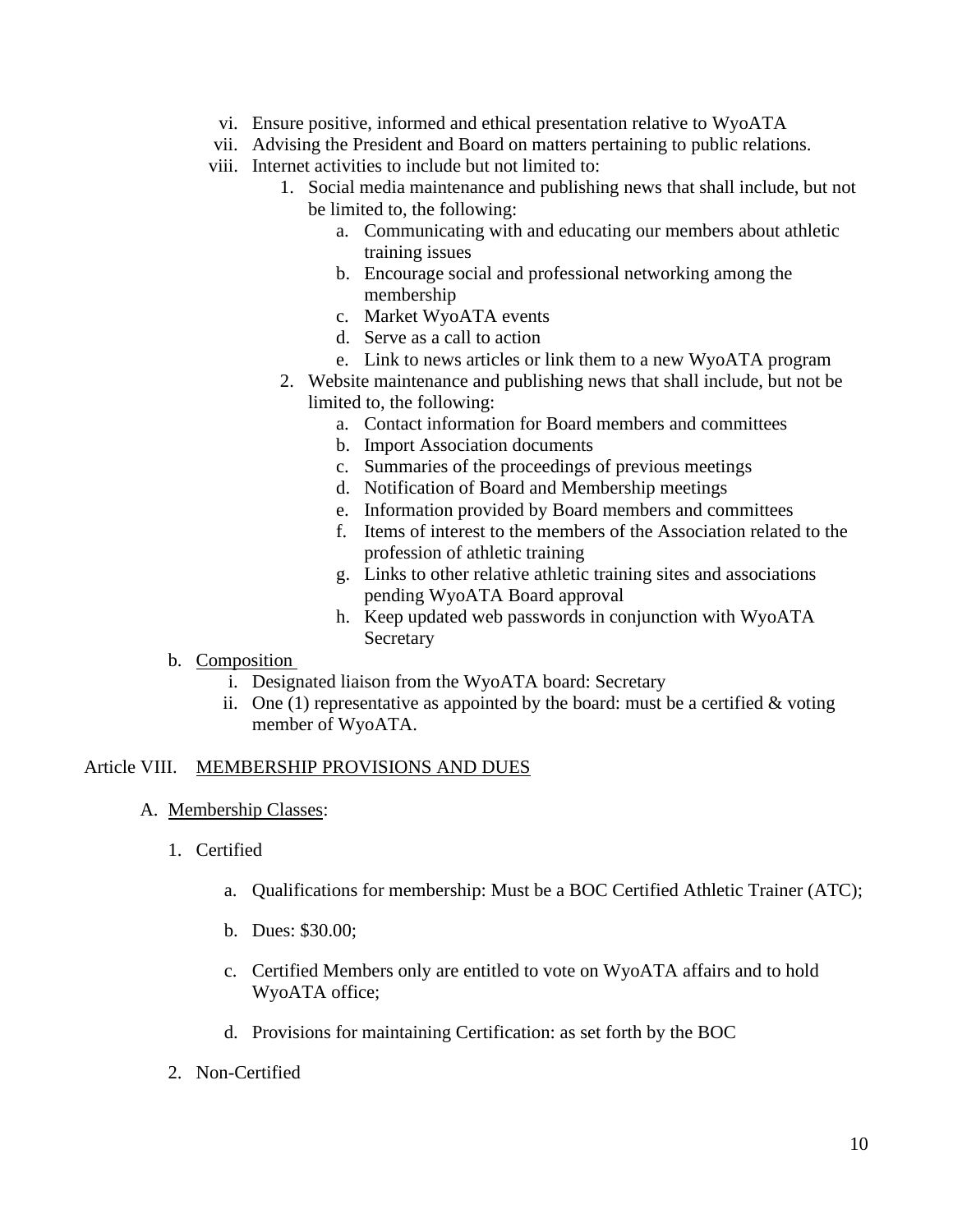- a. Qualifications for membership: This membership is open to individuals who are not Certified Athletic Trainers, but whose interest is related to Athletic Training in general;
- b. Dues: \$30.00;
- c. Non-certified members are not entitled to vote on WyoATA affairs or to hold WyoATA office;
- 3. Student
	- a. Qualifications for membership: This membership class is open to all interested students that are enrolled at high school level or above and not yet certified;
	- b. Dues: \$20.00;
	- c. Student members are not entitled to vote on WyoATA affairs or hold WyoATA office;
- 4. Retired
	- a. Qualifications for membership: Retired from active membership in the NATA/BOC;
	- b. No Dues;
	- c. Retired members are not entitled to vote on WyoATA affairs or hold WyoATA office.

#### B. Approval of Application for Membership

1. Membership in the WyoATA must come through the Treasurer and is subject to the Secretary's approval with final approval by the Executive Committee. In case of doubt regarding an applicant's qualifications for membership, the Executive Committee shall be consulted.

### C. Dues

- 1. Dues shall be set forth by the WyoATA;
- 2. Dates concerning Dues;
	- a. Dues become payable on January 1, for the calendar year. If dues are not paid by February 15, the member becomes delinquent;
	- b. If dues are not paid by March 1, the member is suspended and must apply for reinstatement. A fee of \$20.00 (payable to WyoATA) is charged for reinstatement.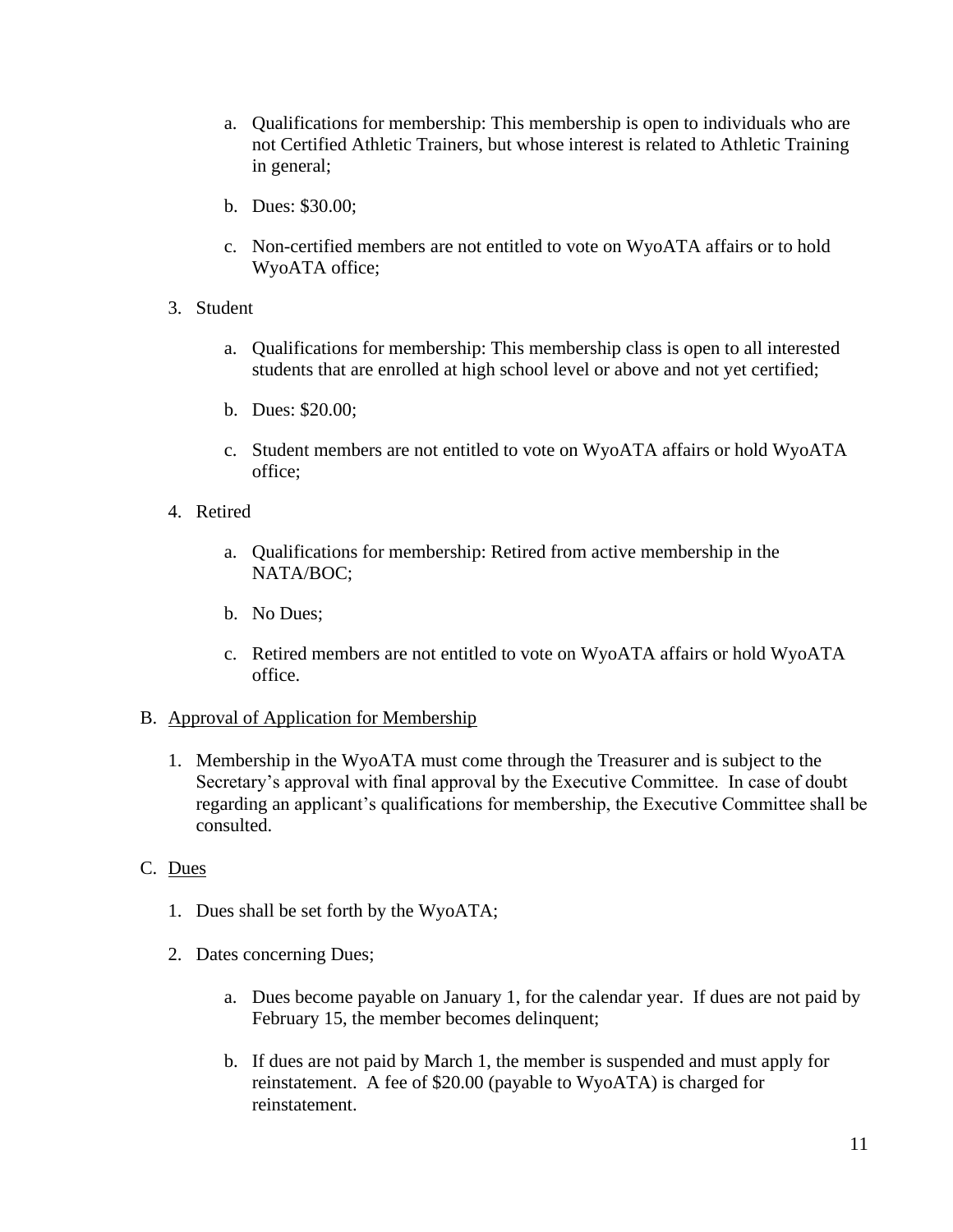- 3. Reinstatement Following non-payment of Dues:
	- a. The Secretary should consider the circumstances of non-payment of dues and make a judgment as to the reinstatement of a suspended member to the previous class of membership later in the year. However, if a member is suspended for non-payment of dues for a full year (the calendar year for which dues are first not paid) or more, he/she must apply for membership as a new member and meet the current qualifications for membership in the class of membership for which he/she is applying;
	- b. The time for which suspension is in effect, a year or more, shall not count as time qualifying a person for certain classes of membership or as time engaged in the profession.

# D. Suspension of Membership

- 1. Membership may be suspended for any one of the following reasons.
	- a. Non-Payment for dues;
	- b. NATA ethics violations;
	- c. Not being in good standing with Wyoming State Athletic Training Licensure.
- 2. Charges may be brought before the Executive Committee by any voting member. The Executive Committee will evaluate the charges in accordance with Executive Committee policy. In the event of suspension, the affected individual may appeal to the Executive Committee.
- 3. Suspension from the NATA results in automatic suspension from the WyoATA.

# Article IX. BALLOTS:

- A. All ballots will be counted by the current Secretary. The tabulation will be confirmed by two non-officer WyoATA members;
- B. Written receipt of all tabulations will be kept on file by the Secretary.

### Article X. MISCELLANEOUS POLICIES:

- A. E-Mail Voting Procedure:
	- 1. Those eligible to vote include the executive committee.
	- 2. Any Board of Directors member may make a motion.
	- 3. The President, or appointed chair, facilitates these proceedings.
	- 4. Each new main motion must be made in a separate e-mail message, with no other threads included.